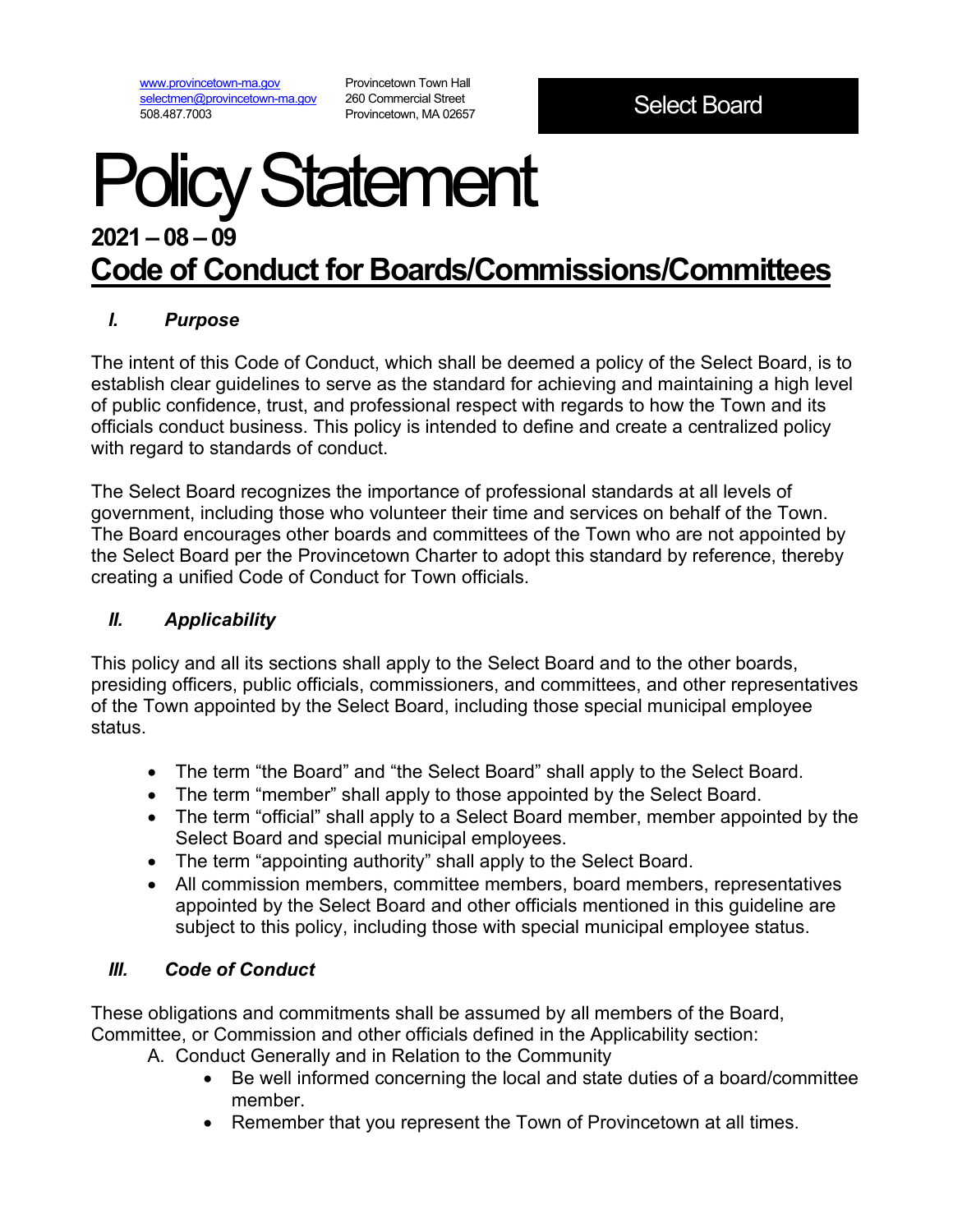- Accept your position as a means of unselfish public service, not to benefit personally, professionally, or financially from your board/committee position.
- Recognize that the chief function of local government at all times is to serve the best interest of all of the people.
- Demonstrate respect for the public that you serve.
- Safeguard confidential information.
- Seek no favor and believe that personal aggrandizement or profit secured by holding these positions is dishonest and/or unlawful.
- Conduct yourself as to maintain public confidence in our local government.
- Conduct official business in such a manner as to give the clear impression that you cannot be improperly influenced in the performance of your official duties.
- Unless specifically exempted (e.g. Executive Session), conduct the business of the public in a manner that promotes open and transparent government and maintain full compliance with the Open Meeting Law.
- Comply with all applicable Town policies.
- Comply with all applicable laws, including, without limitation, the following:
	- o The Open Meeting Law
	- o Public Records Law including all records retention schedules. Do not store originals of public records on your personal electronic device or in any location other than Town offices.
	- o Procurement Laws
	- o The Ethics/Conflict of Interest Statue (M.G.L. c.268A)
	- o Special Municipal Employees are reminded that all Open Meeting Law and other regulations of the Commonwealth of Massachusetts and Town of Provincetown shall apply. Said status is subject to approval of the Select Board and the statute that governs it.
	- o All necessary disclosures required by M.G.L. 268A Section 19 and M.G.L. 268A Section 20 shall be filed with the office of the Town Clerk in a timely manner.
- B. Conduct on Social Media
	- Officials shall ensure that postings are consistent with the requirements of both state and federal law, the rules of any social media site on which the Official is participating, as well as the Town's policies. Officials are advised to carefully read these guidelines. Officials should always be fair and courteous to fellow officials, employees and the public when posting, as they are required to do so in any public forum. Rude or unprofessional commentary, whether in person, in a public setting, or online can serve to discredit Town government as a whole. Officials with policy-making authority must take great care that their personal participation in social media does not undermine the Town's ability to effectively and efficiently provide necessary public services.
	- No Town Systems are to be used to make personal posts on any social media site or platform.
	- Town e-mail addresses should not be used to register on social networks, blogs, or other online tools utilized for personal use, and should not be used when setting up or establishing social media sites.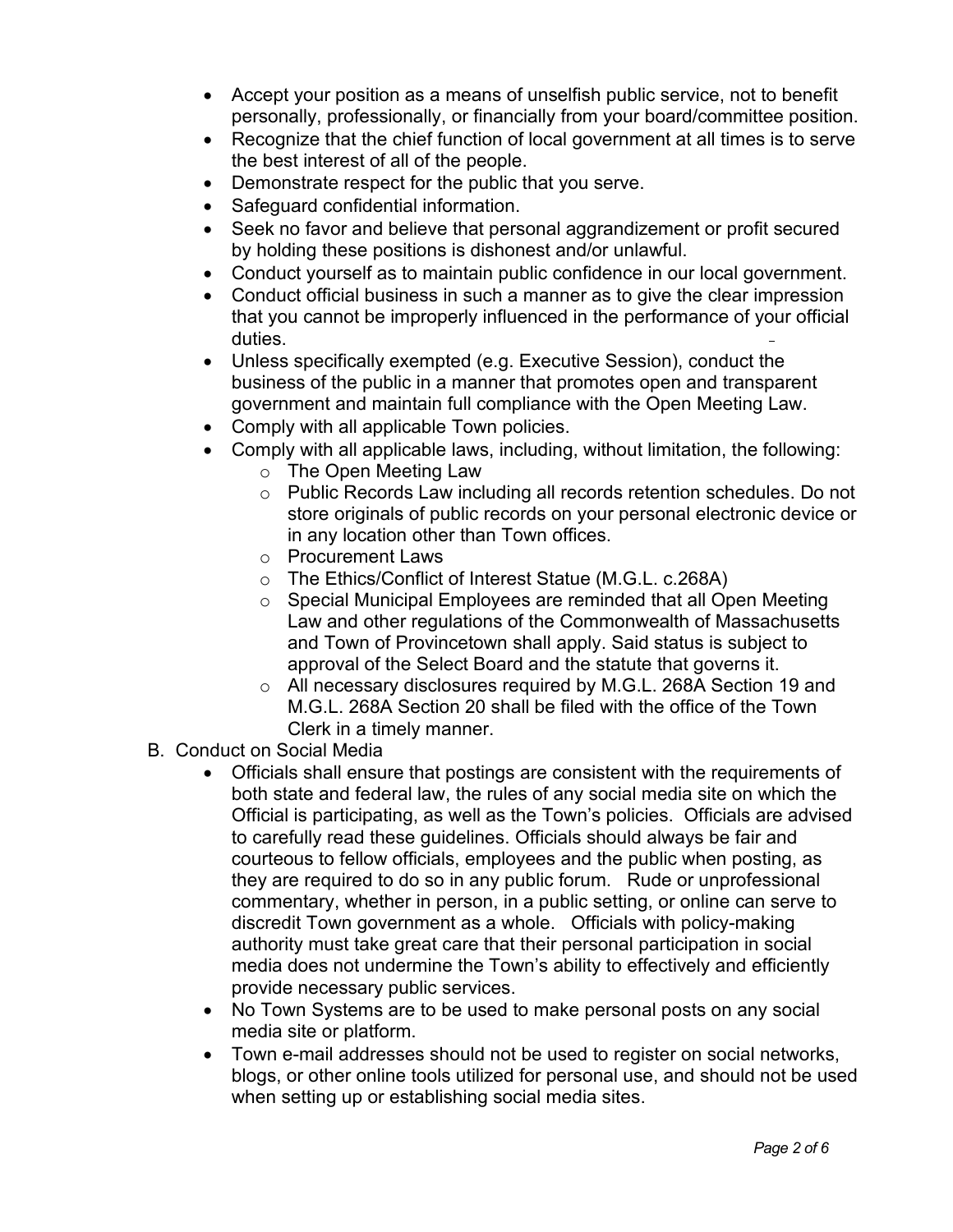- Per G.L. c. 268, §35, no official shall post the Town Seal on any Internet site [i.e., social media network, website, blog site] or in any other Internet and/or social media communication or posting, with intent to give to such site or posting an official character which it does not possess, or unless authorized in writing in advance by the Town Manager.
- No official shall post images, or audio or video footage, of co-workers or other Town officials without consent from those individual(s).
- Officials are prohibited from posting any images of nonpublic areas of the Town's premises and property, without prior authorization of the Town Manager or his/her designee.
- Inappropriate postings that include, for example, discriminatory comments/remarks, harassment, bullying, and/or threats of violence or similar inappropriate or unlawful conduct, will not be tolerated.
- Do not post internal reports, draft policies, procedures, or other internal confidential communications or documents. Maintain the confidentiality of the Town's procedures for the development of policy and other such data exempt from the Public Records Law. The state Conflict of Interest Law [G.L. c. 268A, §23(c)(2)] expressly prohibits an Official from improperly disclosing materials or data obtained in the course of official duties, that is otherwise exempt from disclosure under the Public Records Law, and further prohibits the use of such information to further "personal interest."
- Do not post information about others that is protected from public disclosure by law, such as: Criminal Offender Record Information, HIPAA-protected information and any other personal medical information, information concerning allegations of domestic violence and abuse, information protected under student privacy statutes, and the like.
- Officials may include, in their social media personal profiles, their job titles, as well as information about their personal participation in Town sponsored events, including volunteer activities.
- Officials (elected or appointed) representing the Town via social media sites must conduct themselves at all times as a representative of the Town and in accordance with all applicable rules, regulations, and policies of the Town of Provincetown. Any official, Town board member or Town committee member shall not use a title unless they are posting in an official capacity or on an official Town social media site, with authority to do so.
- Officials must abide by laws governing copyright and fair use of copyrighted material owned by others, including written material, photography, videography and digital media. Never reprint whole articles or publications without first receiving written permission from the publication owner. Never quote more than a short excerpt of someone else's work without acknowledging the source and, if possible, provide a link to the original.
- Officials are prohibited from using social media to engage in any activity that constitutes a conflict of interest for the Town or any of its employees, as defined by G.L. c. 268A.
- Officials are prohibited from posting legally protected personal information that has been obtained during the course of performing official duties (e.g.,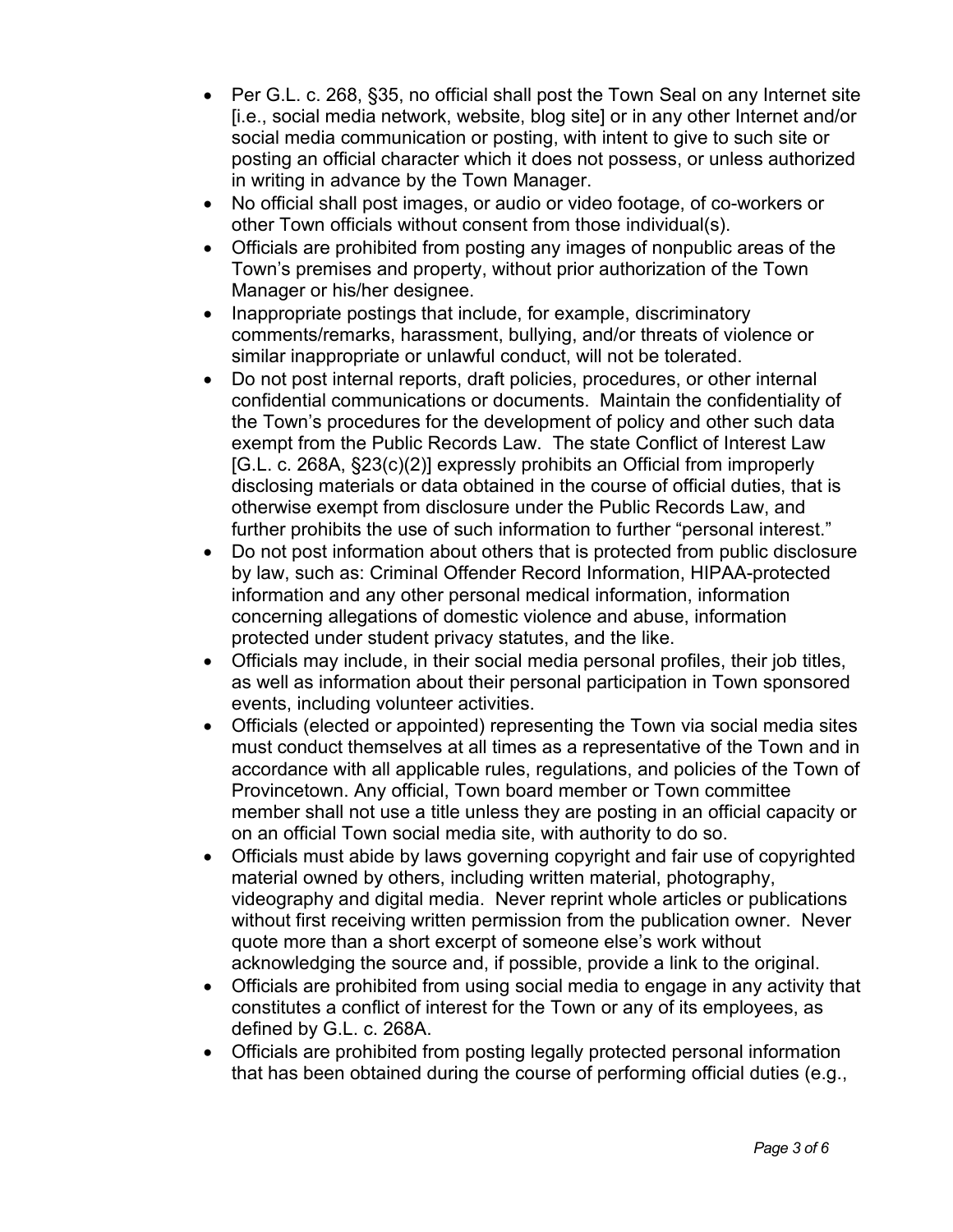information that is not public record under the Public Records Law, G.L. c.66, §10 and G.L. c. 4, §7(26), or whose dissemination is restricted under

- Information about policies, rules, or plans that have not been finalized or officially adopted by the Town should not be posted unless explicitly approved in advance by the Town Manager.
- Town social media sites are not an appropriate forum for commentary about rumors, political disputes, and such comments are not permitted.
- Ethnic slurs, personal insults, obscenity, or any conduct that would not be acceptable in the workplace, is not permitted when using Town's social media sites.
- Officials acting in their individual capacity (not on behalf of the Town) are not immune from defamation claims. Under Massachusetts law, defamation is established by showing that the defendant published a false, nonprivileged statement about the plaintiff to a third party that either caused the plaintiff economic loss or was of the type that is actionable without proof of economic loss. Some statements, like imputation of a crime, are defamatory per se. Avoid statements that may be interpreted as defamatory.
- Officials should not comment upon rumors or political disputes related to or concerning Town government, or Town employees and officials.
- Officials operating personal social media sites are subject to the same guidelines as above for the operation and administration of sites under their control, when focusing on topics relating to the functioning or operations of Town government. The site should clearly indicate their participation and carry a disclaimer that "The operation and administration of this site are my own and do not represent the views, positions or opinions of the Town" in order to avoid the appearance of being an official Town social media site.
- Members of multi-member boards, committees and commissions must be mindful of the requirements of the Open Meeting Law, when participating in social media, in both personal and (where authorized) official capacities. A quorum of a board/committee/ commission should avoid posting on social media sites discussing topics relating to the functioning or operations of Town government, or on topics relating to matters under that
- Be aware of the Open Meeting Law and possible violations for improper deliberations outside of a posted meeting. A series of individual postings on a social media site by members of a public body cumulatively may convey the position of a quorum regarding a subject within its jurisdiction, and may constitute improper
- Although the Town can moderate the social media sites that accept comments from the public (such as blogs and wikis) to restrict speech that is obscene, threatening, discriminatory, harassing, or off topic, the Town cannot use the moderation function to restrict speech with which the Town merely disagrees (i.e. subject matter restrictions). Users have some First Amendment rights in posting content to public social media sites hosted by municipalities. The Town must respect those rights by posting all comments other than those excluded for specific legitimate reasons, as referenced above.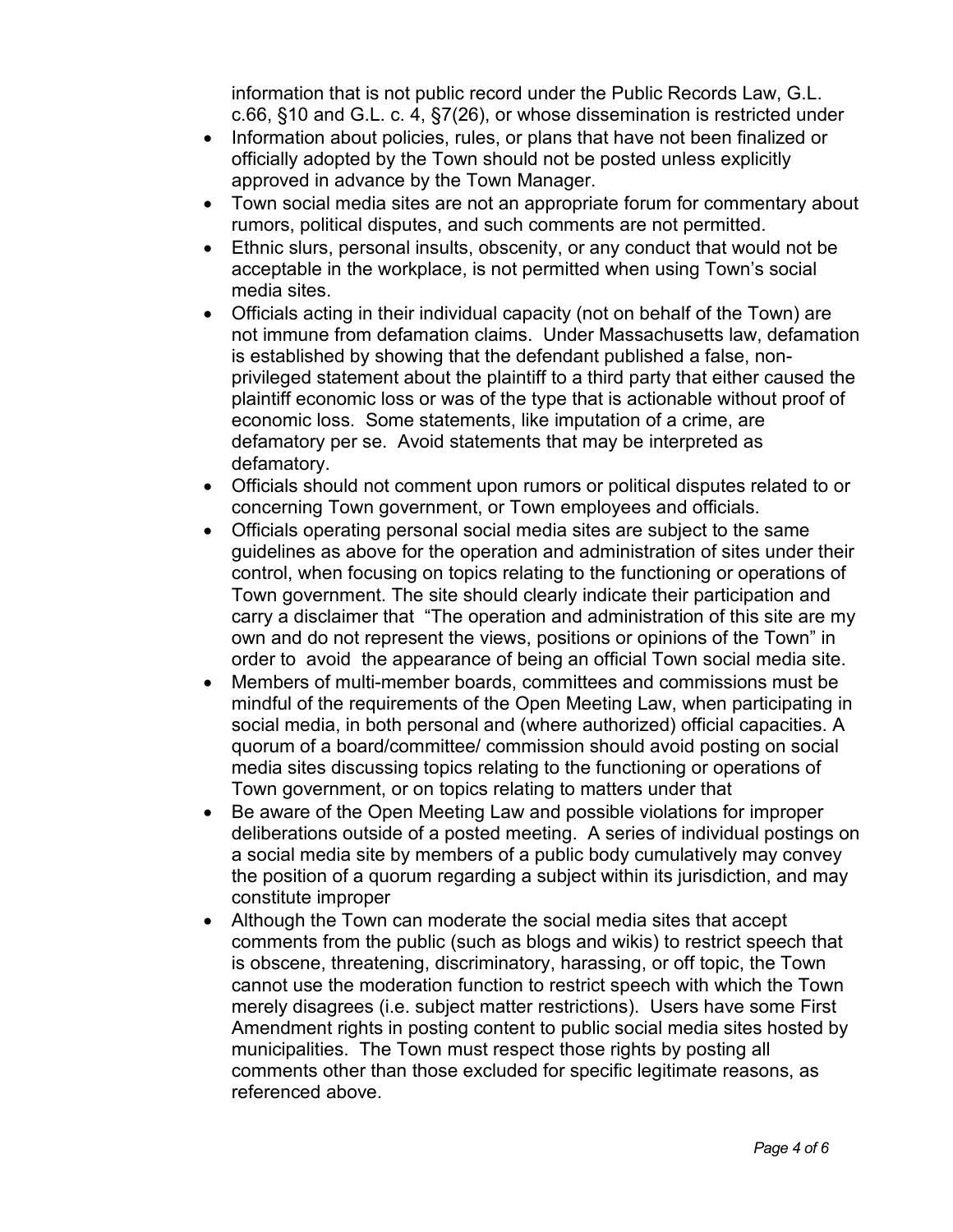- C. Conduct in Relation to Your Fellow Board/Commission/Committee Members
	- Treat all members of the board/commission/committee with respect despite differences of opinion; keeping in mind that professional respect does not preclude honest differences of opinion but requires respect within those differences.
	- Recognize your responsibility to attend all meetings of your Committee and promptly notify the chairman should you for any reason be unable or unwilling to continue to serve. Formal notice to resign from a board/commission/committee requires written notification to the office of the Town Clerk.
	- Recognizes that action at official legal meetings is binding and that you alone cannot bind the board/commission/committee outside of such meetings.
	- Wait until a public hearing, whereby one has the opportunity to hear the pros and cons of an issue, prior to making statements or promises as to how you will vote on quasi-judicial matters that will come before the board/committee/commission
	- Uphold the intent of executive session and respect the privileged communication that exists in executive session.
	- Make decisions only after all facts on a question have been presented and discussed.
- D. Conduct in Relation to Town Administration.
	- Treat all staff as professionals and respect the abilities, experience, and dignity of each individual.
	- Recognize and support the administrative chain of command.
	- Direct questions of Town staff and/or requests for additional background information through the Committee's respective staff or the Town Manager as applicable and channel instructions or requests for assistance from Town Department Heads through the full Board/Commission/Committee and the Town Manager.
	- The Select Board, and individual committee members, shall refrain from giving direct orders to any Town staff who are under the direction and supervision of the Town Manager.
	- Individual Committee members should refrain from impeding the Town Manager from discharging his or her responsibilities, and refrain from giving orders or direction to the Town Manager or attempting to direct the Town Manager to take any particular action.
	- Provide orders or directions to the Town Manager for action as a Board, rather than as an individual Board member.
	- Address any concerns about staff performance to the Town Manager through private communication, rather than publicly criticizing an individual employee or a department.

Investigations shall be based only upon factual allegations that can be confirmed or denied. If allegations are received from an individual, that person must be identified, and the allegations must be in writing and must be specific. Any anonymous allegations or one of verbal shall not be responded to. Once an allegation has been received, the Town Manager